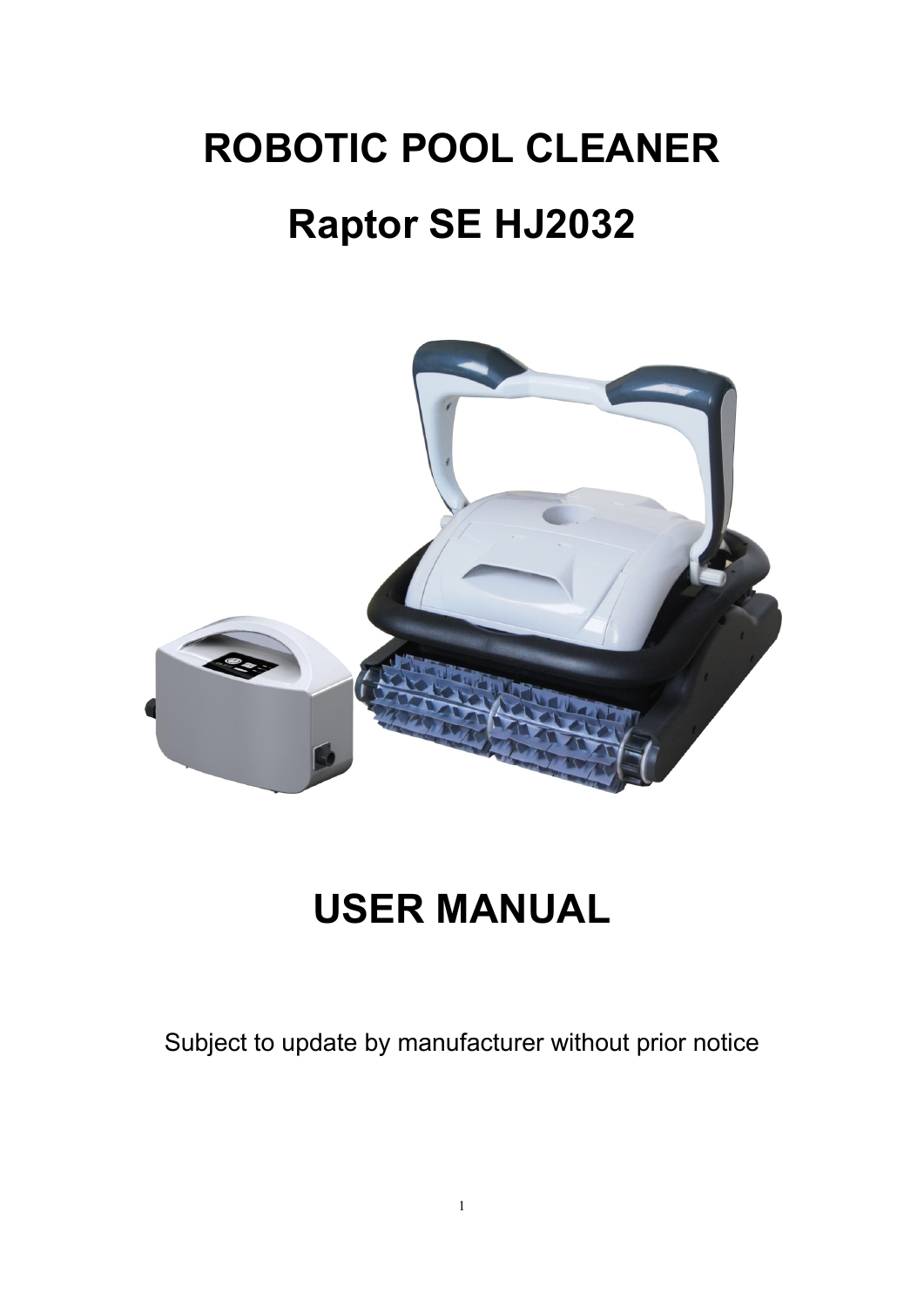#### **Important Precautions**

- 1. In order to prevent severe damage to the cleaner, never power on the unit when it is outside of the swimming pool.
- 2. The power cord must be connected to an appropriate earthed socket.
- 3. Do not operate the cleaner when people are in the pool.
- 4. Hold the top handle when putting the cleaner into water or lifting out of the water, do not pull the cable.
- 5. Before power on, make sure to empty the trapped air inside the cleaner (no more air bubbles coming from the cleaner and the cleaner is fully submersed on the pool bottom).
- 6. Before power on, make sure the filter be assembled in position and cable be fully released to avoid any winding, which could affect the cleaner's performance or cause damage.
- 7. Remote control should be hold vertically for a maximum control distance.
- 8. Please clean and wash the filter bag every time after use.
- 9. The cleaner should be stored in a cool and ventilated place, away from direct sunlight when not in use.
- 10. The power supply unit should be placed in a shaded area during working. In order to avoid overheating and potential damage of components, never cover the power supply unit.
- 11. Only authorized after sales service personnel should open the cleaner's power supply unit and motor assembly, otherwise the warranty will be invalidated.
- 12. In order to avoid any accident/damage, it is strongly recommended to connect the caddy with a fixed holder beside the swimming pool by using the safety rope (included in the package).
- 13. Do not use the cleaner beyond the working environment/conditions stated in this manual.
- 14. After power off the machine, must wait until at least 30 seconds to restart it.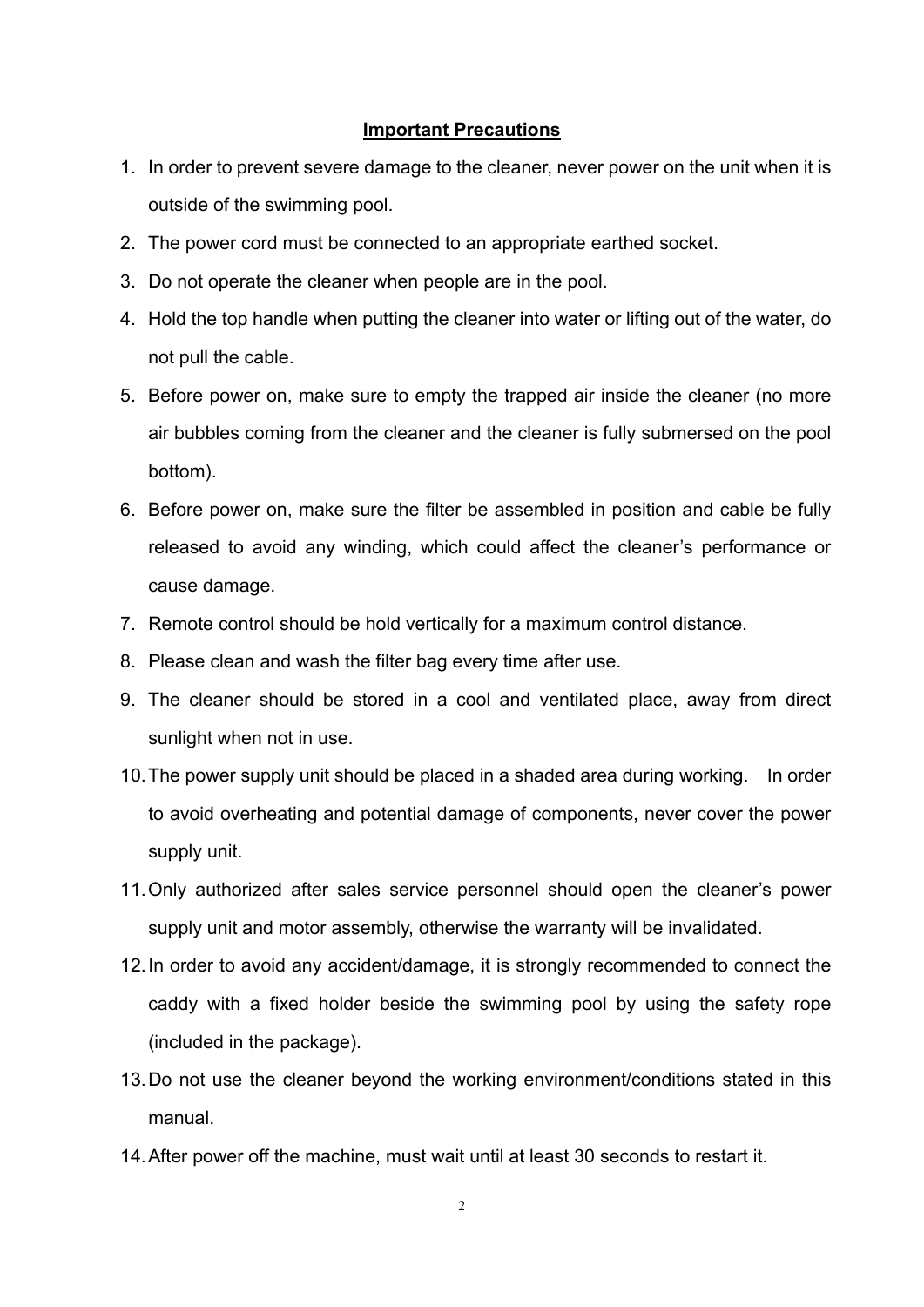- 15. For different season different density of the filter net need to be chosen. More detail please contacts your local distributor.
- 16. This machine is for clean the pool only not for other purpose.
- 17. It may cause minor pollution in case of the leaking from the oil seal.

#### **Attention**

When put the cleaner into the water please hold the top handle make sure to empty the trapped air inside, then the cleaner can immerse into the pool floor.





When pulling cleaner out of water suspend the cleaner above water for about 10-15 seconds to empty the water inside. Please holds the top handle only, never pull the cable.



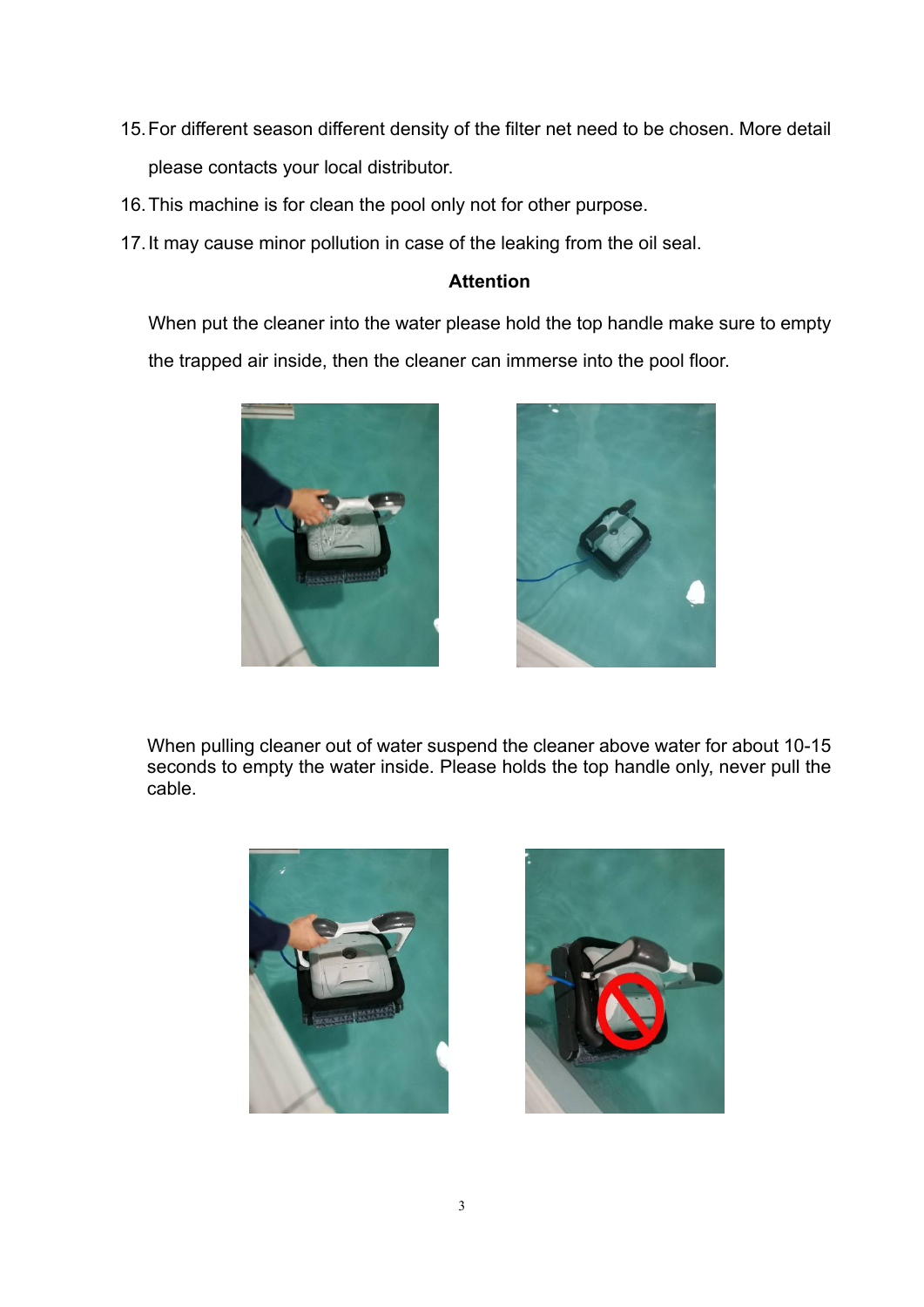## **Contents**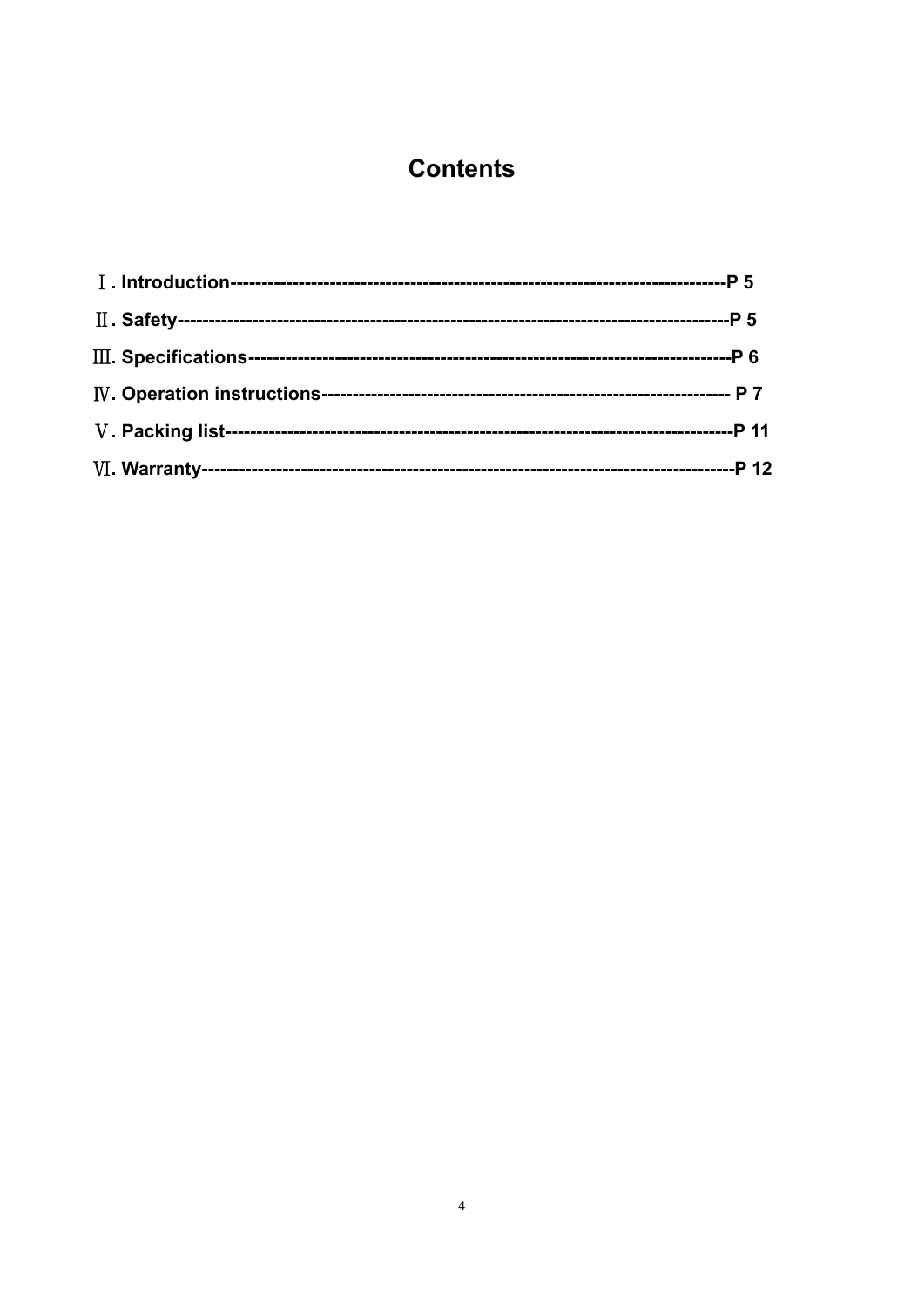#### Ⅰ**.Introduction**

The robotic pool cleaner HJ2032 is a new type of highly efficient and energy-saving swimming pool cleaning robot. Through its advanced computer controlled program, it can clean the pool walls and bottom automatically. At the same time, it filters the pool water and gets rid of suspended particles without replace the pool water. It's totally environmental-friendly.

For safe operation, the cleaner works on 24V direct current. Please read this user manual carefully before use.

## Ⅱ**. Safety**

#### **1**. **Power supply unit position**:

Power supply unit need to be placed in proper position so as to reach the distal end of pool for the cleaner, meanwhile as least 3.5m from pool edge.

#### **2**.**important**:

Before power on, make sure local voltage/frequency matches the rated voltage/frequency of the cleaner

Rated input voltage:110VAC (120VAC) / 220VAC (230VAC)

Frequency:50Hz/60Hz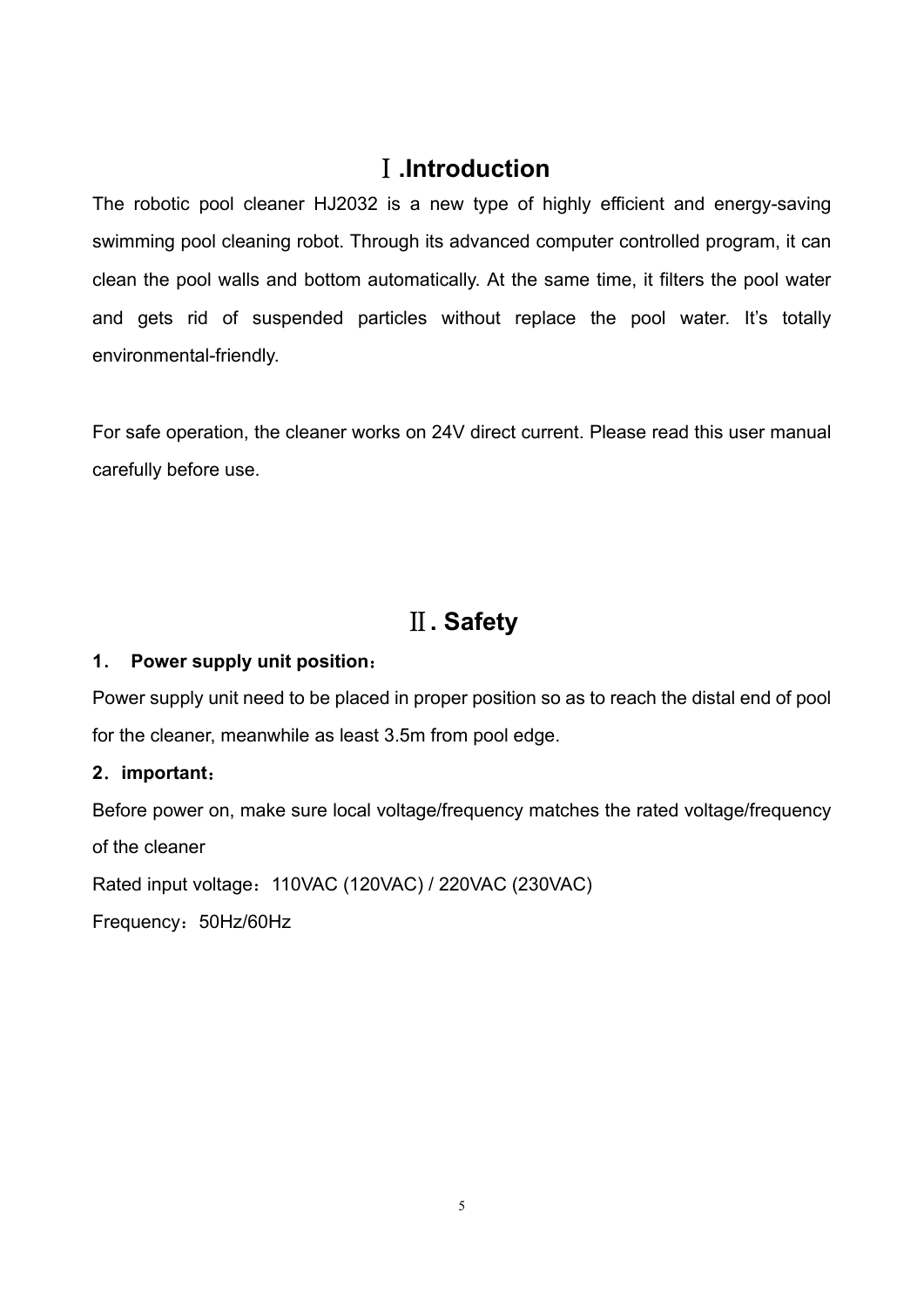#### Ⅲ**. Specifications**

- 1.Rated input voltage: 220VAC (230VAC)/ 110VAC (120VAC)
- 2.Frequency:50Hz/60Hz
- 3. Output voltage: DC20V
- 4. Power:200W
- 6. Remote control frequency:315 MHz
- 7.Cable length: 18m
- 8. Roller length: 465mm
- 9. Max cleaning area: Appr. 200 m<sup>2</sup>
- 10. flow rate: 20m<sup>3</sup>/h
- 11. Filter net density: 180um
- 12. Pool water temperature: 10℃-32℃
- 13. Moving speed: MAX 12.5m/min
- 14. IP grade: Cleaner IPX8

Power supply unit IPX5

- 15. Water deepness: max. 2m
- 16. Moving speed: appr. 12m/min
- 17. Remote distance: >20m
- 18. Water temperature: 0℃-+40℃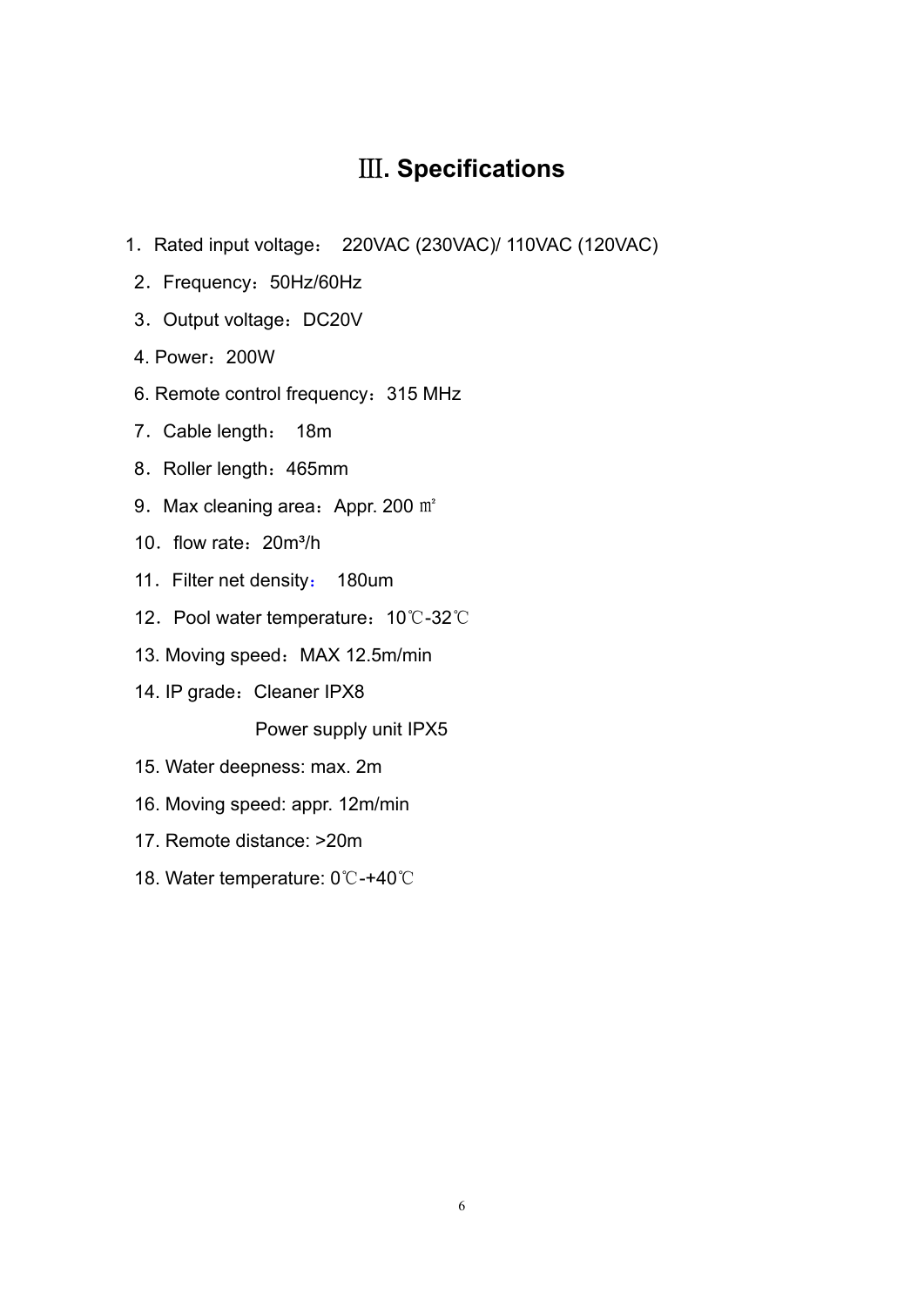## Ⅳ**. Operation instructions**



| No.            | <b>Indicator</b> | <b>Description</b> |                                                                                                                            | <b>Function</b>                                                                                      |                                                                                                                   |  |
|----------------|------------------|--------------------|----------------------------------------------------------------------------------------------------------------------------|------------------------------------------------------------------------------------------------------|-------------------------------------------------------------------------------------------------------------------|--|
| 1              | ON/OFF           | Power on/ off      |                                                                                                                            | Press this button, the cleaner<br>starts to work;<br>Press a second time, the cleaner<br>is stopped. |                                                                                                                   |  |
| $\overline{2}$ | <b>CYCLE</b>     |                    | To choose working cycle                                                                                                    | button<br>to<br>working time.                                                                        | When the cleaner is on, use this<br>choose<br>preferred                                                           |  |
|                | Indicator        | Indicator          | 2H flashes                                                                                                                 | Working time of 2 hours                                                                              |                                                                                                                   |  |
|                |                  |                    | <b>3H</b> flashes                                                                                                          | Working time of 3 hours                                                                              |                                                                                                                   |  |
|                |                  |                    | 4H flashes                                                                                                                 | Working time of 4 hours                                                                              |                                                                                                                   |  |
|                |                  |                    | 2H, 3H and 4H flash<br>together                                                                                            | Working cycle finishes                                                                               |                                                                                                                   |  |
| 3              |                  |                    | <b>Fault Code</b>                                                                                                          | <b>Meaning</b>                                                                                       | <b>Suggestions</b>                                                                                                |  |
|                |                  | Fault              | 3H<br>flash<br>2H<br>and<br>together, with warning<br>sound<br>4H<br>3H<br>flash<br>and<br>together, with warning<br>sound | Pump<br>overload<br>Driving motor<br>overload                                                        | Stop<br>the<br>cleaner,<br>check if anything is<br>stuck in impeller<br>Check if anything is<br>stuck in the belt |  |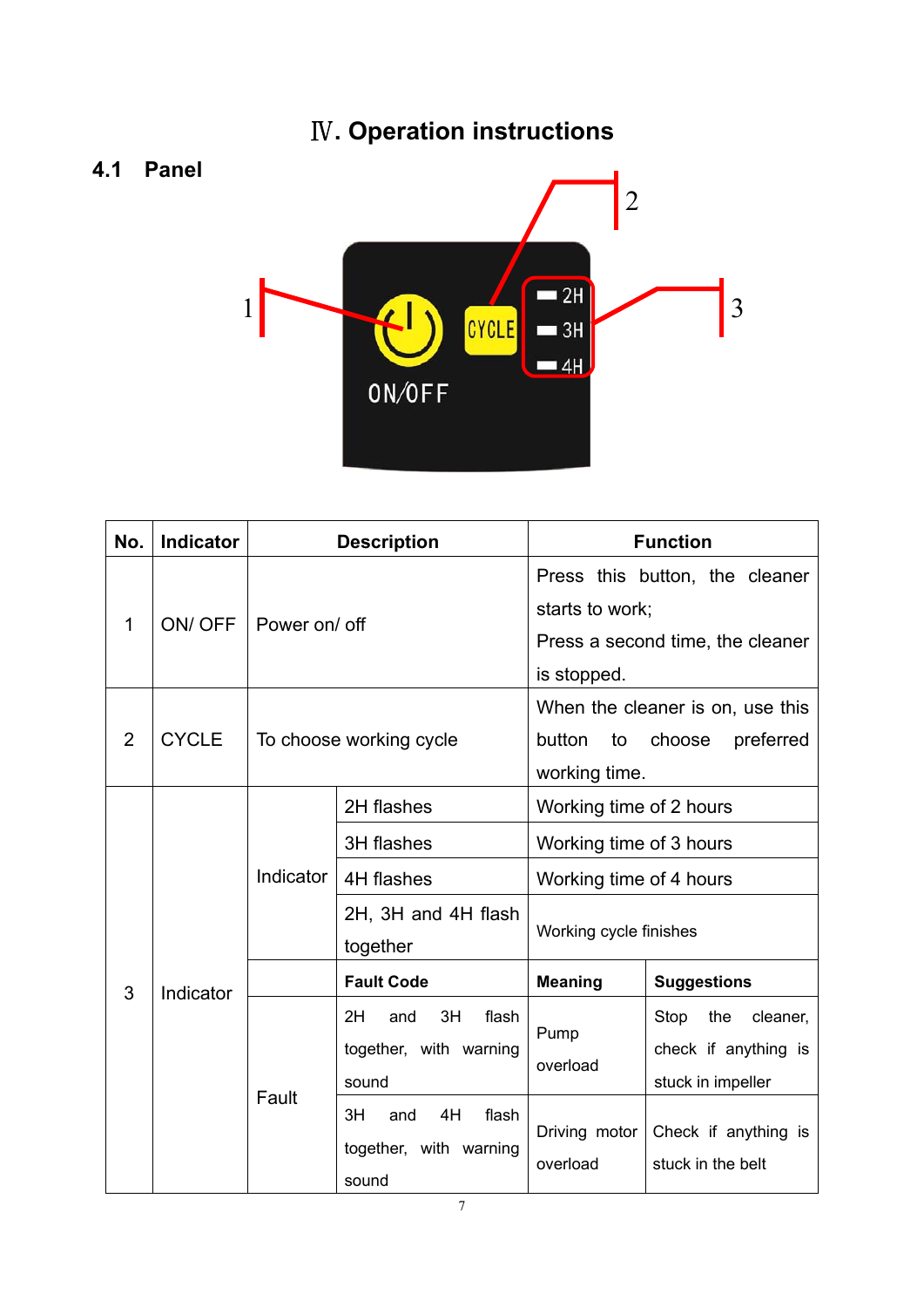|  | 2H<br>4H<br>flash<br>and<br>together, with warning<br>sound | of water | Eliminate<br>the<br>air<br>Cleaner out inside the cleaner,<br>immerge the cleaner<br>and restart. |
|--|-------------------------------------------------------------|----------|---------------------------------------------------------------------------------------------------|
|  |                                                             |          |                                                                                                   |

## **4.2 Remote control ( Optional)**

| NO.            | Sign        | <b>Indicate</b>               | <b>Function</b>                                            |  |  |
|----------------|-------------|-------------------------------|------------------------------------------------------------|--|--|
| 1              | Antenna     |                               | Signal reception                                           |  |  |
| $\overline{2}$ |             | Indicator light               |                                                            |  |  |
| 3              | ЗH          | Working for 3 hours           | Press this button, machine<br>will working for 3 hours     |  |  |
| 4              | 4H          | Working for 4hours            | this<br>button<br>Keep<br>press<br>machine will turn right |  |  |
| 5              | <b>STOP</b> | Stop working                  | Press this button machine<br>will stop working             |  |  |
| 6              | 2H          | Working for 2hours            | Press this button machine<br>will stop walking forward     |  |  |
| 7              | <b>FWD</b>  | forwards<br>Move<br>manually  | Press this button, machine<br>will move forwards           |  |  |
| 8              | <b>REW</b>  | backwards<br>Move<br>manually | Press this button, machine<br>will move backwards          |  |  |

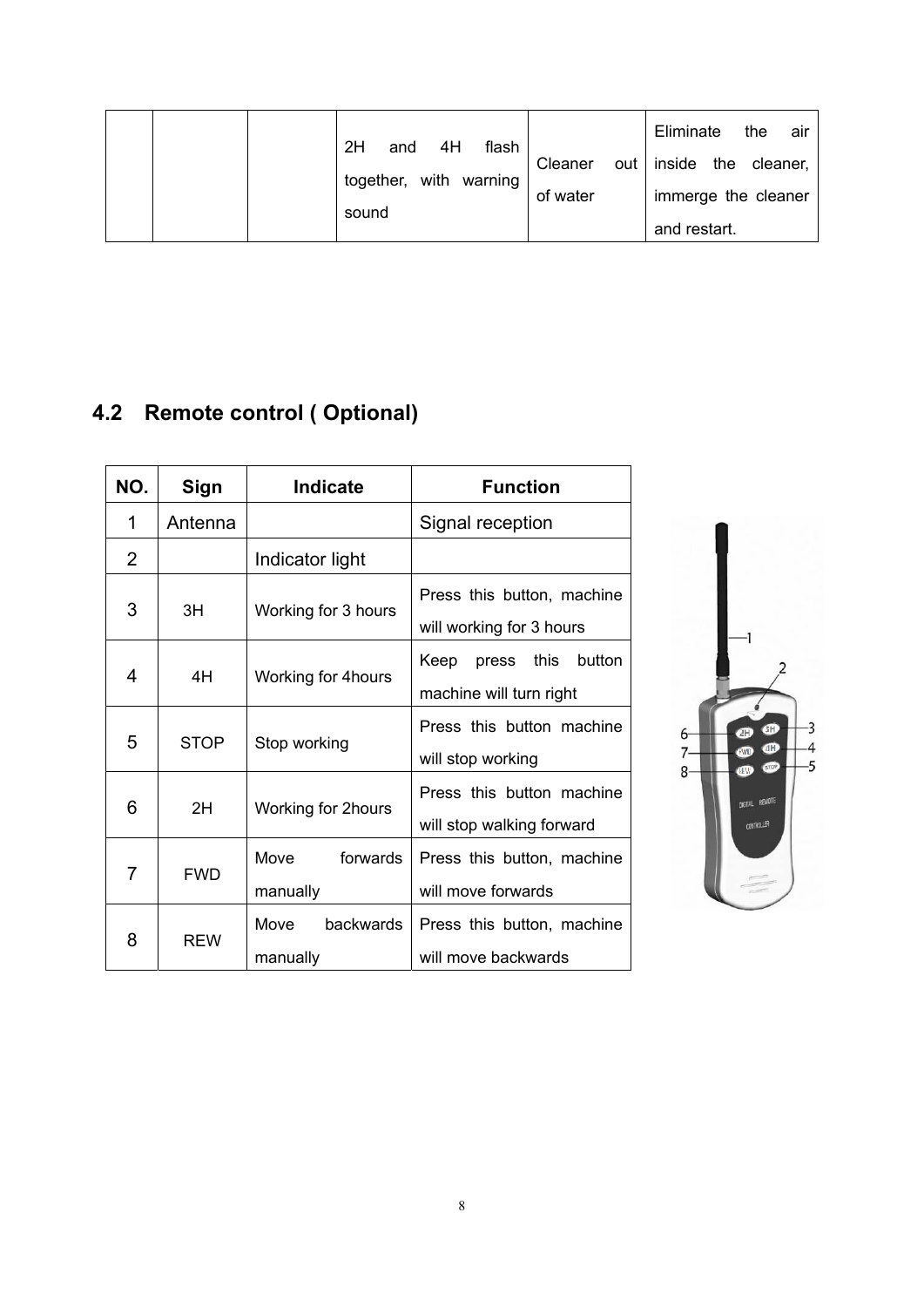## **4.3 Clean the filter tray**

1. Lift the filter tray cover 2. Lift the filter tray



3. Push towards the middle to

#### open the filter trav

.



5 .Pull out the filter panel vertically





4. Move the filter panel outwards



6. Rinse the filter



7. Slide the filter tray along the groove; press the two ends of handle to fix with robot

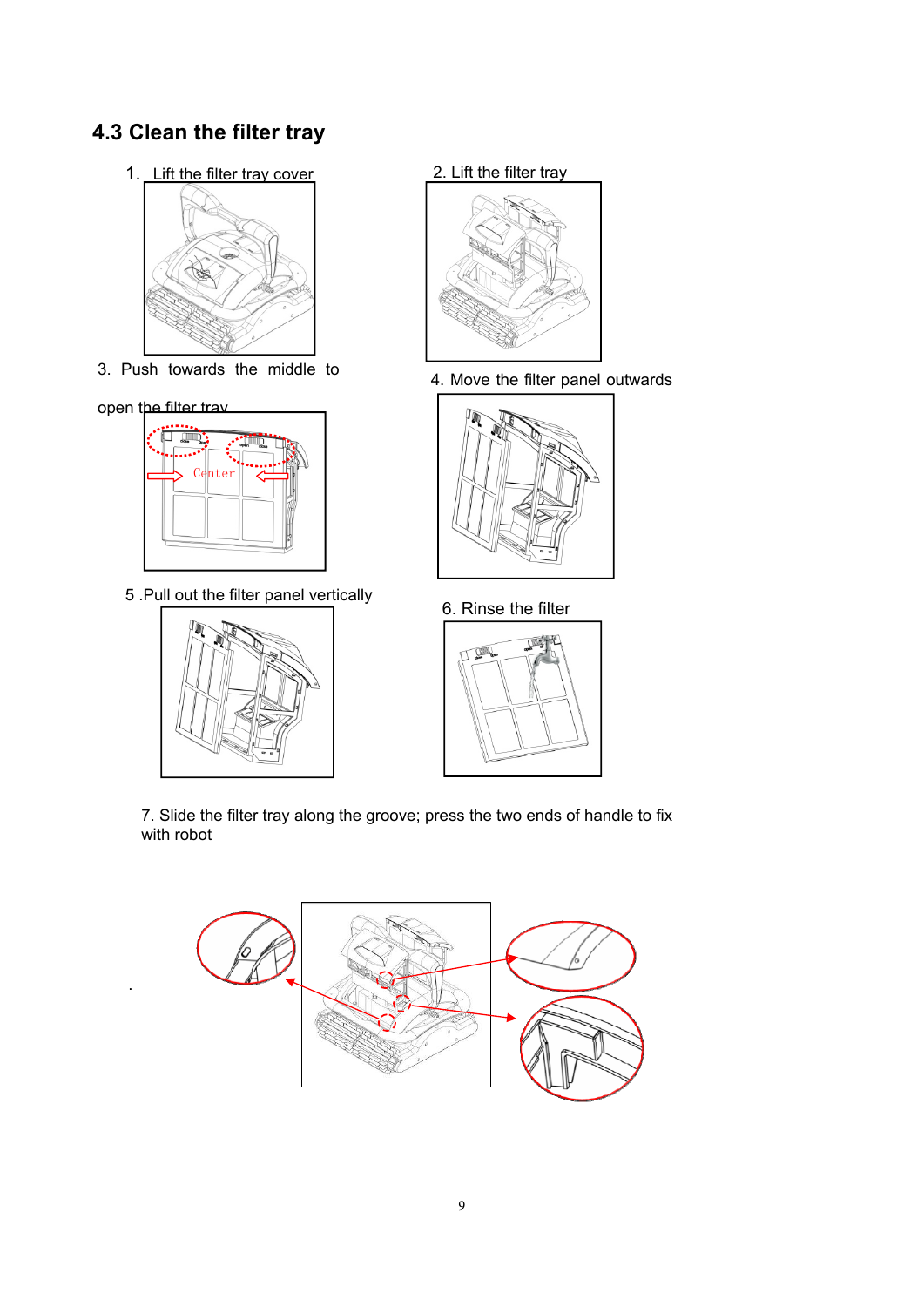## **4.4 Assembly of transport caddy ( optional)**

1. Open the package for assembling 2. Put the Connection part onto the plate





5, Assemble wheel 6. Put on the nut





9, Assemble power unit holder 10. Assemble cable holder





3. Insert the wheel axle 4. Assemble the protecting cover and axle cover





7. Tighten the nut 8. Assemble the top handle



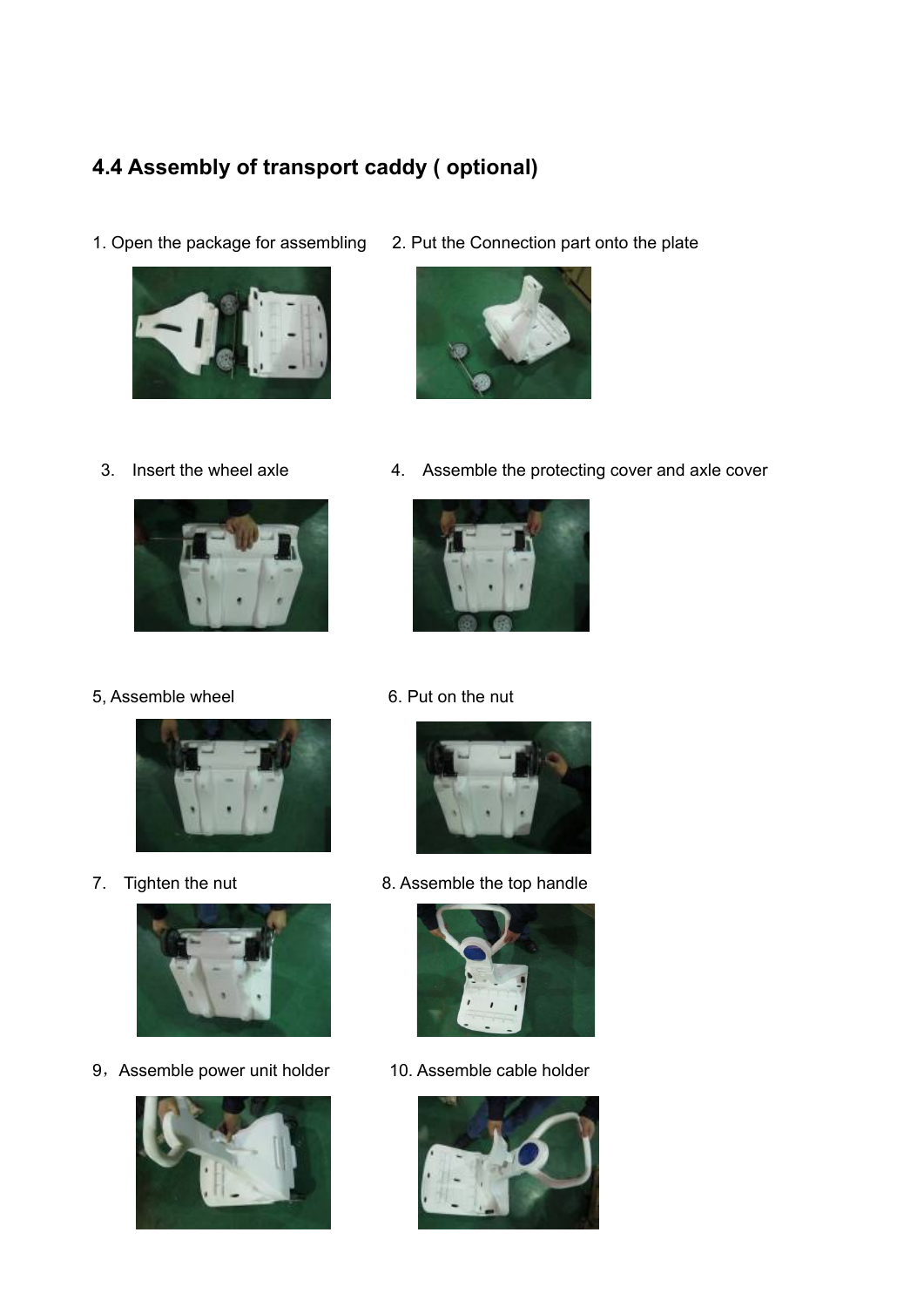|  | <b>V. Packing list</b> |  |
|--|------------------------|--|
|--|------------------------|--|

| <b>Item</b>    |                     | <b>Name</b>                   | <b>Model</b> | Quantity<br>(p <sub>c</sub> ) | <b>Note</b>      |
|----------------|---------------------|-------------------------------|--------------|-------------------------------|------------------|
| 1              |                     | Cleaner                       | HJ2032       | 1                             | In Carton        |
| $\overline{2}$ |                     | Power supply unit             | HJ2032       | 1                             | In Carton        |
| 3              | Cleaner             | Manual and certificates, etc. |              | 1                             |                  |
| 6              |                     | <b>Battery</b>                | 23A          | 1                             | Mini Plastic Bag |
| $\overline{7}$ |                     | Antenna                       |              | 1                             | Mini Plastic Bag |
| 8              |                     | Remote control (option)       |              | 1                             | Mini Plastic Bag |
| 9              |                     | Top handle                    |              | 1                             | In Carton        |
| 10             |                     | Connection part               |              | 1                             | In Carton        |
| 11             |                     | Plate                         |              | 1                             | In Carton        |
| 12             | Transport           | Power supply holder           |              | 1                             | In Carton        |
| 13             |                     | Cable holder                  |              | 1                             | In Carton        |
| 14             | caddy<br>(optional) | Wheel axle                    |              | 1                             | In Carton        |
| 15             |                     | Wheel                         |              | $\overline{2}$                |                  |
| 16             |                     | <b>Nut</b>                    | M10          | $\overline{2}$                | Mini Plastic Bag |
| 17             |                     | Axle cover                    |              | $\overline{2}$                | Mini Plastic Bag |
| 18             |                     | Protecting cover              |              | $\overline{2}$                | Mini Plastic Bag |